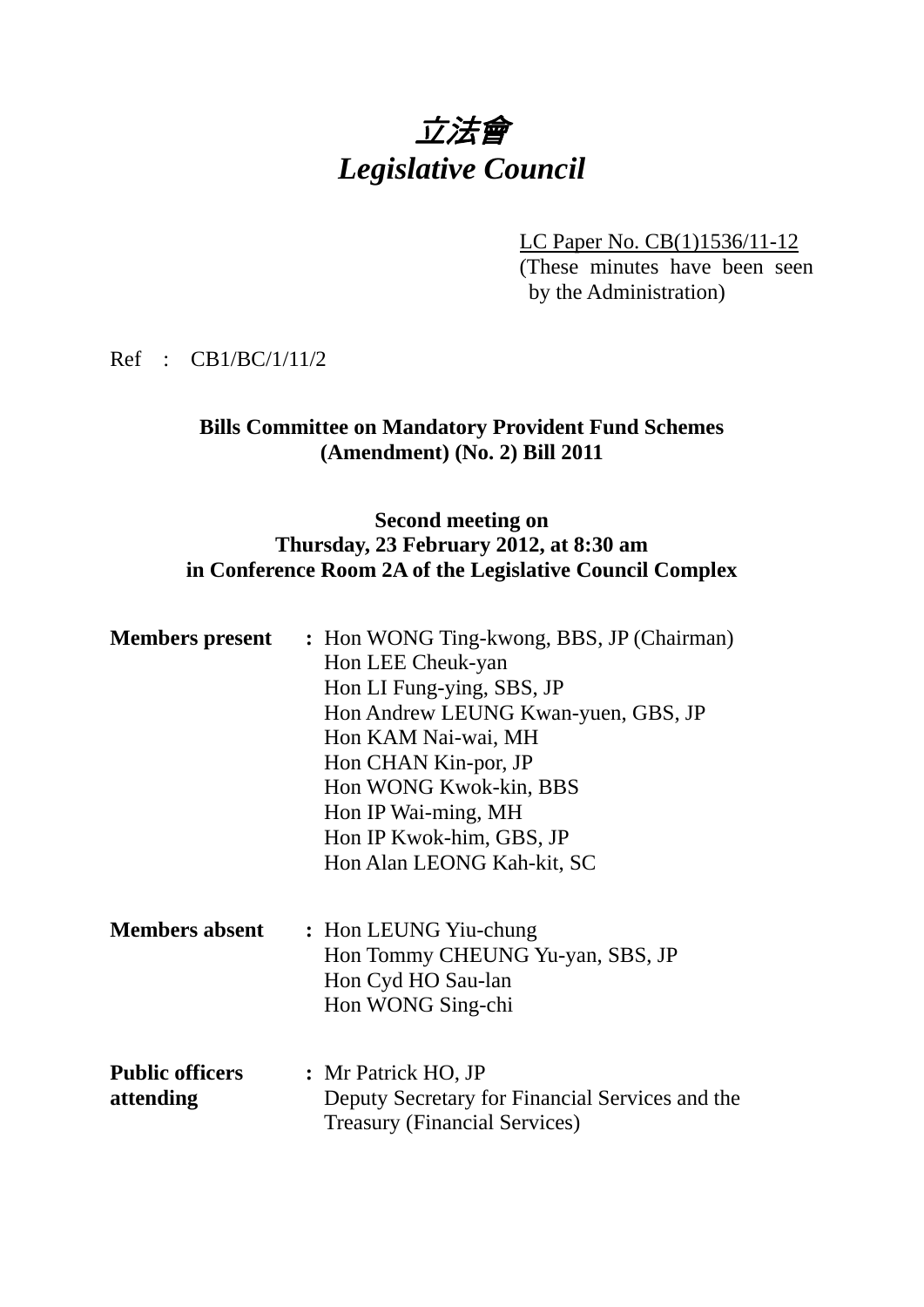|                                           | Miss Emmy WONG<br>Principal Assistant Secretary for Financial Services and<br>the Treasury (Financial Services)               |
|-------------------------------------------|-------------------------------------------------------------------------------------------------------------------------------|
|                                           | Mr Lawrence PENG<br><b>Senior Assistant Law Draftsman</b><br>Department of Justice                                            |
|                                           | Miss Selina LAU<br><b>Senior Government Counsel</b><br>Department of Justice                                                  |
| <b>Attendance by</b><br>invitation        | : Mr Darren McSHANE<br><b>Executive Director (Regulation and Policy)</b><br><b>Mandatory Provident Fund Schemes Authority</b> |
|                                           | <b>Mrs Janet YUEN</b><br><b>Consultant (Policy Projects)</b><br><b>Mandatory Provident Fund Schemes Authority</b>             |
|                                           | Ms Amelia LEUNG<br><b>Senior Manager (Policy Development)</b><br><b>Mandatory Provident Fund Schemes Authority</b>            |
| <b>Clerk in attendance : Ms Anita SIT</b> | Chief Council Secretary (1)5                                                                                                  |
| <b>Staff in attendance</b>                | : Miss Carrie WONG<br><b>Assistant Legal Adviser 4</b>                                                                        |
|                                           | Mr Hugo CHIU<br>Council Secretary (1)5                                                                                        |

Follow-up to issues arising from previous meeting

(LC Paper No.  $CB(1)1112/11-12(01)$  — List of follow-up actions arising from the discussion at the meeting on 31 January 2012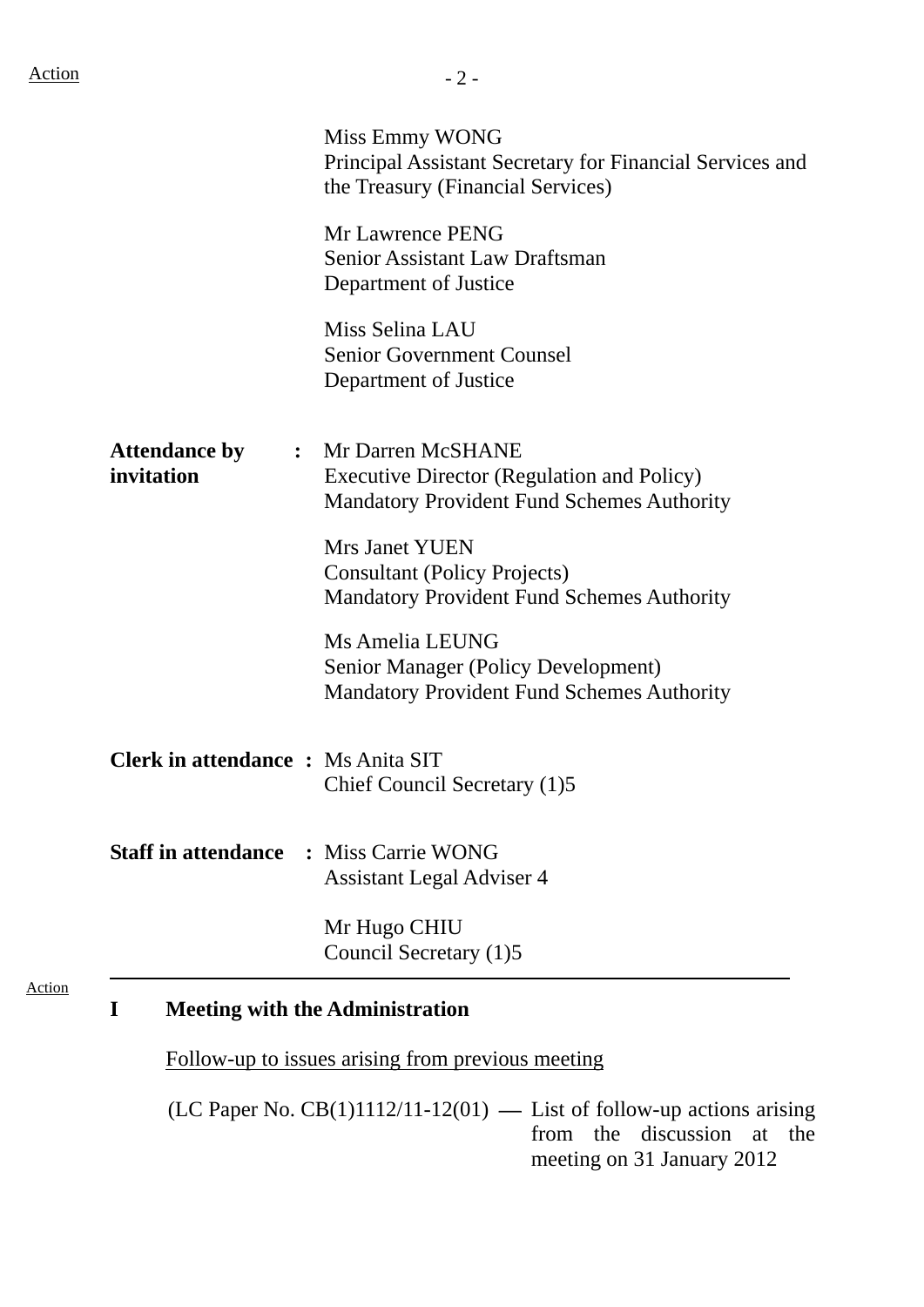LC Paper No.  $CB(1)1112/11-12(02)$  — Administration's response to issues raised at the meeting on 31 January 2012)

#### Other relevant papers

 $(LC$  Paper No.  $CB(3)232/11-12$  - The Bill

- LC Paper No.  $CB(1)978/11-12(01)$  Administration's powerpoint presentation materials for the meeting on 31 January 2012
- LC Paper No.  $CB(1)939/11-12(01)$  Marked-up copy of the Bill prepared by the Legal Service **Division**
- LC Paper No.  $CB(1)1112/11-12(03)$  Letter dated 9 February 2012 from Assistant Legal Adviser to the Administration on Mandatory Provident Fund Schemes (Amendment) (No. 2) Bill 2011)

#### Discussion

The Committee deliberated (Index of proceedings attached at **Appendix**).

Admin Follow-up actions to be taken by the Administration

2. The Administration and the Mandatory Provident Fund Schemes Authority ("MPFA") were requested to:

- (a) provide details on how to ascertain that Mandatory Provident Fund ("MPF") intermediaries have acquired from the training courses attended up-to-date and adequate knowledge on the MPF system and MPF products, including whether there would be surprise checks and/or mystery shopper checks and whether the intermediaries would be required to attend periodic examinations;
- (b) review the requirements for attending non-core Continuing Professional Development ("CPD") training and consider stepping up the control over the quality of the training for fulfilling the CPD requirements;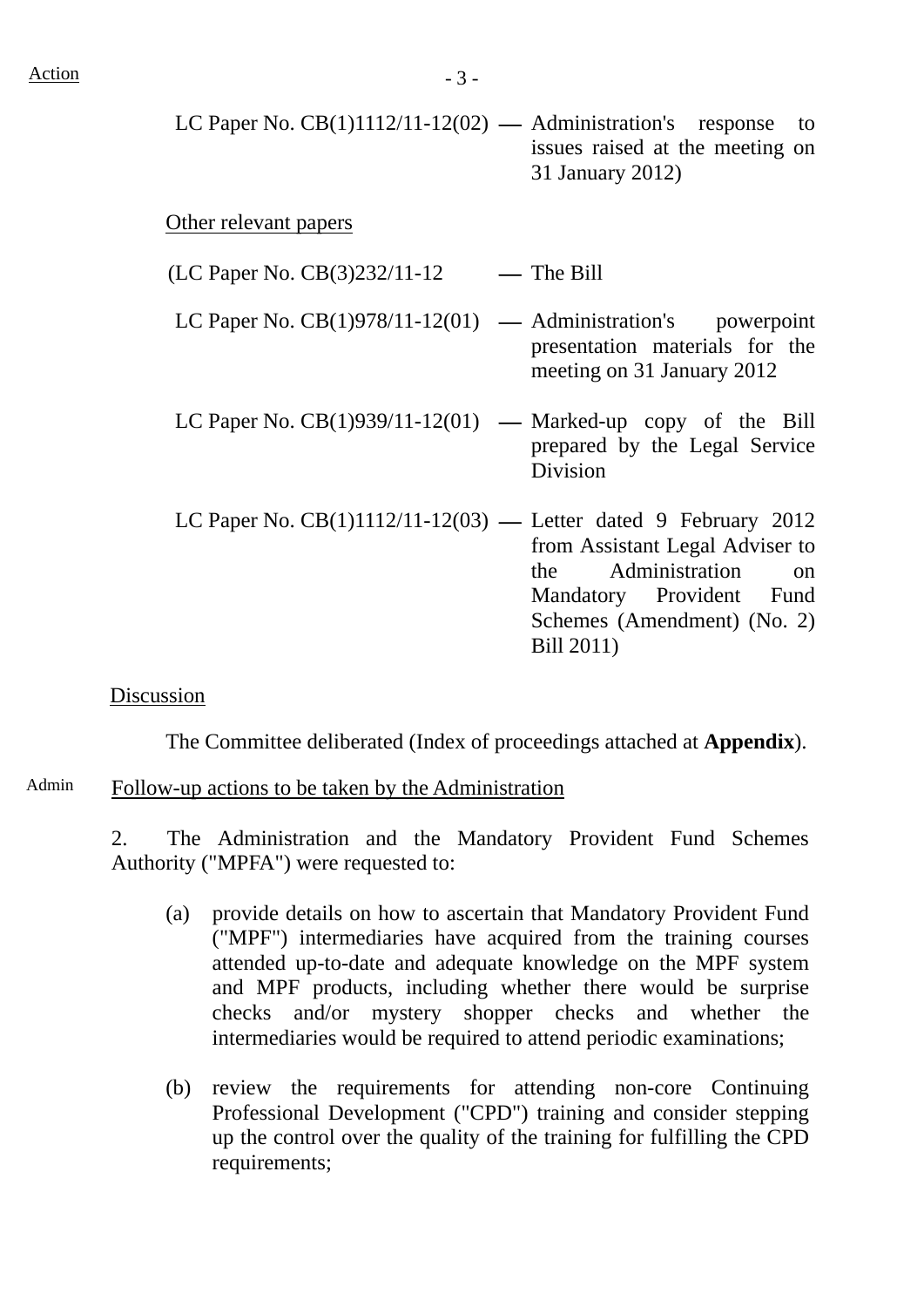- (c) provide details on how complaints against MPF intermediaries' misconduct would be processed under the "one-stop approach";
- (d) illustrate, in the form of flowcharts, the workflow and the demarcation of responsibilities and powers between MPFA and the frontline regulators in the processes of handling alleged cases of misconduct of MPF intermediaries. Such processes include receiving complaints, investigation, disciplinary/prosecution actions, and appeals by the MPF intermediaries concerned;
- (e) compare the broad regulatory arrangements proposed in the Bill with those currently adopted by the Hong Kong Monetary Authority regarding the sale of investment products by intermediaries in banks, particularly regarding the avenues available for investors/MPF scheme members to seek redress/compensation;
- (f) review the necessity of section 6H(4) of the Mandatory Provident Fund Schemes Ordinance (Cap. 485);
- (g) provide information on the main contents of the new Code of Conduct for registered MPF intermediaries in due course; and
- (h) provide information on the (i) estimated number of licensed MPF intermediaries and (ii) the estimated number of responsible officers of principle intermediaries, when the Employment Choice Arrangement is implemented.

## **III Any other business**

#### Date of next meeting

3. The Chairman reminded members that the next meeting would be held on 6 March 2012.

4. There being no other business, the meeting ended at 10:29 am.

Council Business Division 1 Legislative Council Secretariat 11 April 2012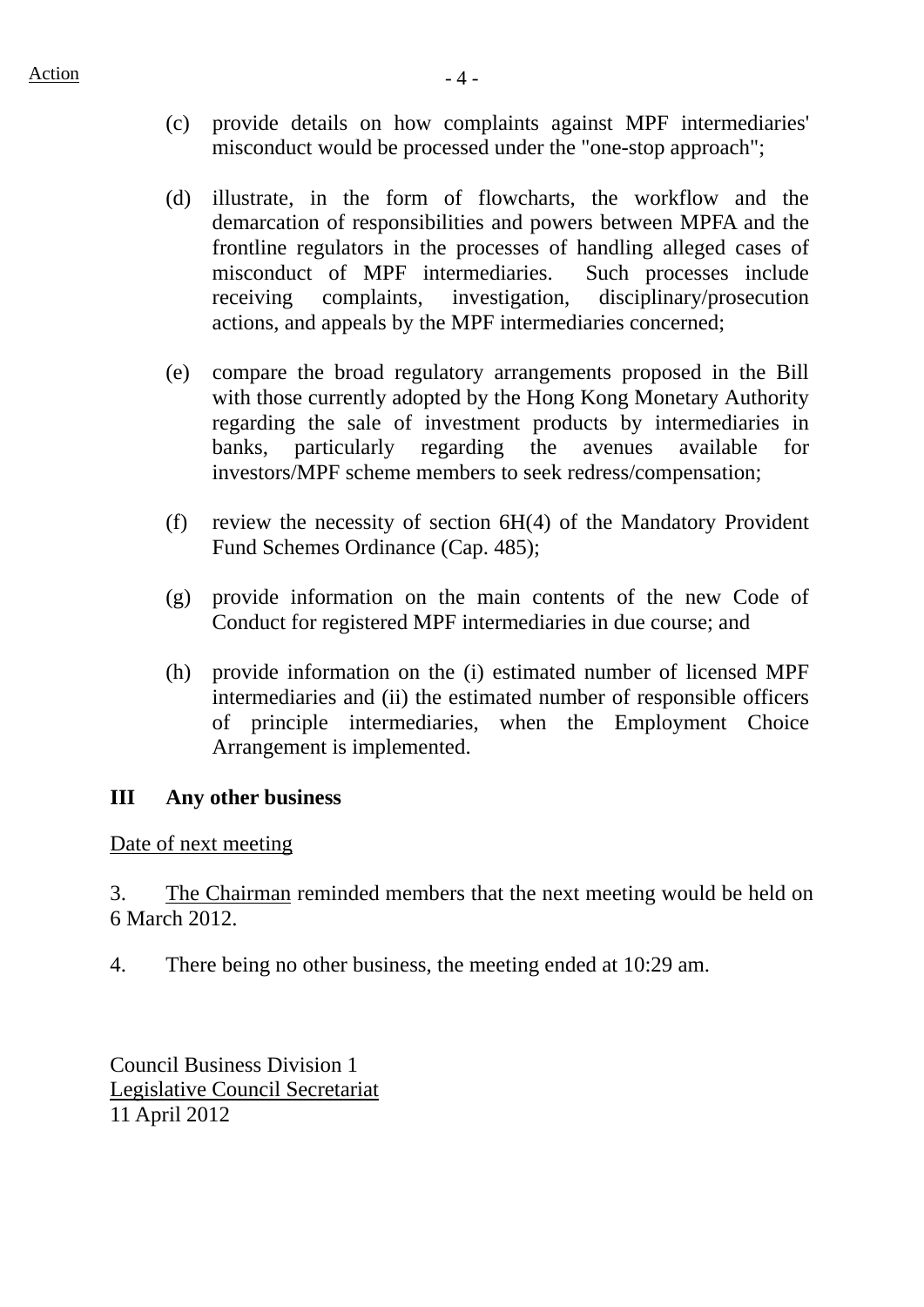## **Proceedings of the Bills Committee on Mandatory Provident Fund Schemes (Amendment) (No. 2) Bill 2011 Second meeting on Thursday, 23 February 2012, at 8:30 am in Conference Room 2A of the Legislative Council Complex**

| <b>Time</b><br><b>Marker</b> | <b>Speaker</b>                                                                                         | Subject(s)                                                                                                                                                                                                                                                                                                                                                                                                                                                          | <b>Action</b><br><b>Required</b> |
|------------------------------|--------------------------------------------------------------------------------------------------------|---------------------------------------------------------------------------------------------------------------------------------------------------------------------------------------------------------------------------------------------------------------------------------------------------------------------------------------------------------------------------------------------------------------------------------------------------------------------|----------------------------------|
| 000747<br>000831             | Chairman                                                                                               | Opening remarks                                                                                                                                                                                                                                                                                                                                                                                                                                                     |                                  |
| 000832<br>001000             | Administration                                                                                         | Briefing by the Administration on LC Paper No.<br>$CB(1)1112/11-12(02)$ .                                                                                                                                                                                                                                                                                                                                                                                           |                                  |
| 001001<br>001504             | $-$ Ms LI Fung-ying<br>Administration<br>Mandatory<br>Provident<br>Fund<br>Schemes Authority<br>(MPFA) | Ms LI remarked that some companies might<br>provide training for Mandatory Provident Fund<br>(MPF) intermediaries under their employment.<br>Ms LI enquired whether such training would be<br>recognized by the Mandatory Provident Fund<br>Schemes Authority (MPFA) for fulfilling the<br>Continuing Professional Development (CPD)<br>requirements and, if so, whether such training<br>would be regulated by MPFA.                                               |                                  |
|                              |                                                                                                        | In reply, MPFA advised that:<br>courses for fulfilling the two-hour core<br>(a)<br>training requirement would be subject to<br>MPFA's approval; and                                                                                                                                                                                                                                                                                                                 |                                  |
|                              |                                                                                                        | courses for fulfilling the eight-hour<br>(b)<br>non-core training requirement would be<br>subject to a more flexible arrangement. The<br>course providers and individual MPF<br>intermediaries<br>should<br>keep<br>relevant<br>records.<br>MPFA would conduct spot<br>checks and require production of training<br>records and was empowered to take actions<br>against the intermediary if he failed to<br>comply with the continuing<br>training<br>requirement. |                                  |
| 001505<br>003310             | Mr KAM Nai-wai<br>Administration<br><b>MPFA</b><br>Chairman                                            | Regarding the training for fulfilling the CPD<br>requirements, Mr KAM enquired whether the<br>following measures had been or would be put in<br>place to ascertain that MPF intermediaries had<br>acquired up-to-date and adequate knowledge of<br>the MPF system and MPF products:<br>whether apart from attending training<br>(a)<br>courses, MPF intermediaries would be<br>required to take examinations; and                                                   |                                  |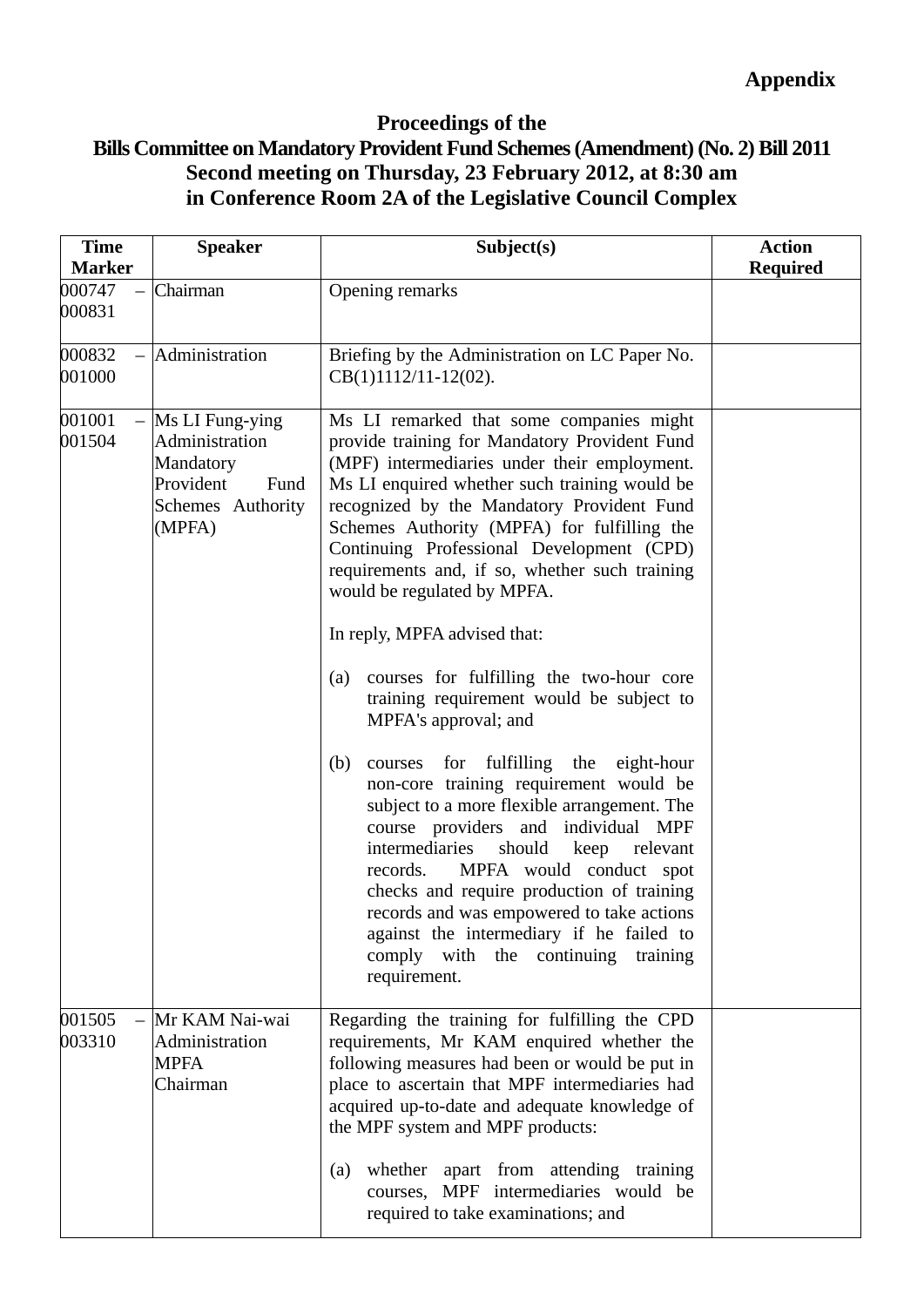| <b>Time</b><br><b>Marker</b> | <b>Speaker</b> | Subject(s)                                                                                                                                                                                                                                                                                                                                                                                                                                                                                                                                                             | <b>Action</b><br><b>Required</b>                                                 |
|------------------------------|----------------|------------------------------------------------------------------------------------------------------------------------------------------------------------------------------------------------------------------------------------------------------------------------------------------------------------------------------------------------------------------------------------------------------------------------------------------------------------------------------------------------------------------------------------------------------------------------|----------------------------------------------------------------------------------|
|                              |                | whether there would be surprise checks<br>(b)<br>and/or mystery shopper checks on the sales<br>marketing activities<br>and<br>of<br><b>MPF</b><br>intermediaries; and if so, what would be<br>the percentage of such activities that would<br>be subject to such checks.                                                                                                                                                                                                                                                                                               |                                                                                  |
|                              |                | Mr KAM considered the above measures<br>important, because the current regulatory system<br>in Hong Kong in respect of financial products<br>was disclosure-based and MPF scheme members<br>would rely heavily on the information provided<br>by MPF intermediaries after the implementation<br>of the Employee Choice Arrangement (ECA).<br>The Chairman concurred with Mr KAM.                                                                                                                                                                                       |                                                                                  |
|                              |                | The Administration and MPFA replied as<br>follows:                                                                                                                                                                                                                                                                                                                                                                                                                                                                                                                     |                                                                                  |
|                              |                | The investment of MPF funds was subject<br>(a)<br>to stringent regulation under the existing<br>legislation, e.g. MPF funds were not<br>allowed to invest in high-risk financial<br>products such as structured products.                                                                                                                                                                                                                                                                                                                                              |                                                                                  |
|                              |                | The requirement that MPF intermediaries<br>(b)<br>should attend the training courses for<br>fulfilling the CPD requirements but not<br>subject to periodic examinations thereafter<br>was in line with the regulatory arrangement<br>in other financial sectors. MPF<br>intermediaries were required to keep<br>records of training and report<br><b>CPD</b><br>compliance via annual return to MPFA.                                                                                                                                                                  |                                                                                  |
|                              |                | The Bill did not propose changes to the<br>(c)<br>above arrangements.                                                                                                                                                                                                                                                                                                                                                                                                                                                                                                  |                                                                                  |
|                              |                | Mr KAM said that he did not accept the present<br>arrangements. As the proposed legislation was<br>to prepare for the implementation of ECA, he<br>requested the Administration and MPFA to<br>provide details on how to ascertain that MPF<br>intermediaries had acquired from the training<br>courses attended up-to-date and adequate<br>knowledge on the MPF system and MPF<br>products, including whether there would be<br>surprise checks and/or mystery shopper checks<br>and whether the intermediaries would be<br>required to attend periodic examinations. | The<br>Administration<br>to take action as<br>per paragraph 2<br>of the minutes. |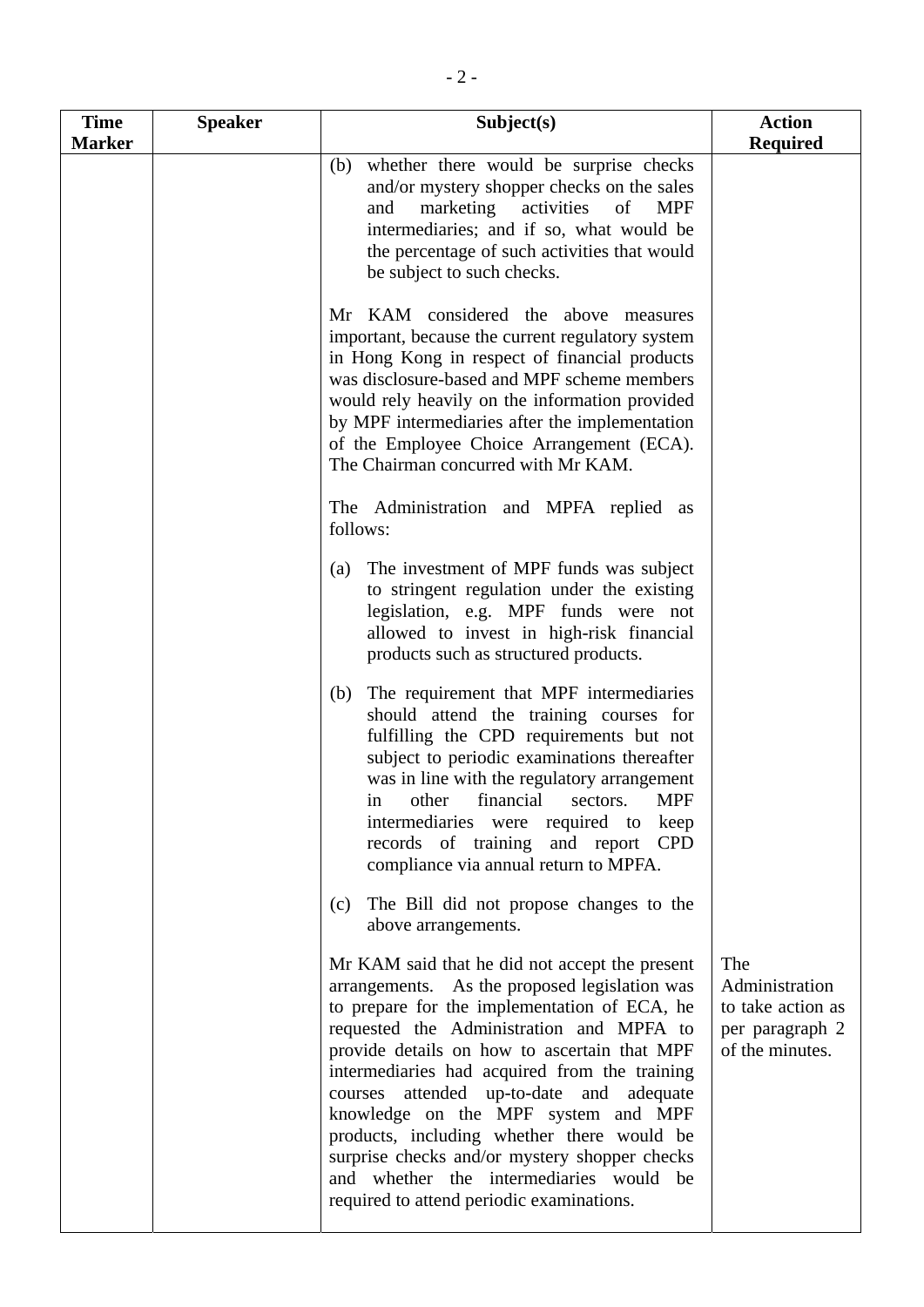| <b>Time</b><br><b>Marker</b> | <b>Speaker</b>                                      | Subject(s)                                                                                                                                                                                                                                                                                                                                                                                                                                                                                                                                                                                                                                             | <b>Action</b>                                                                    |
|------------------------------|-----------------------------------------------------|--------------------------------------------------------------------------------------------------------------------------------------------------------------------------------------------------------------------------------------------------------------------------------------------------------------------------------------------------------------------------------------------------------------------------------------------------------------------------------------------------------------------------------------------------------------------------------------------------------------------------------------------------------|----------------------------------------------------------------------------------|
| 003311<br>004652             | $-$ Mr IP Wai-ming<br>Administration<br><b>MPFA</b> | Mr IP declared that he was a member of the<br>Mandatory Provident Fund Schemes Advisory<br>Committee.                                                                                                                                                                                                                                                                                                                                                                                                                                                                                                                                                  | <b>Required</b>                                                                  |
|                              |                                                     | Noting that the proposed regulatory regime<br>involved a number of frontline regulators (FRs),<br>Mr IP enquired about the arrangements for<br>handling<br>complaints<br>against<br><b>MPF</b><br>intermediaries. He was particularly concerned<br>that complainants might need to approach and<br>deal with different regulators in the process.                                                                                                                                                                                                                                                                                                      |                                                                                  |
|                              |                                                     | The Administration responded that the FRs<br>would conduct their supervision in accordance<br>with the same set of standards for MPF<br>intermediaries, including relevant Code of<br>Conduct (CoC) to be issued by MPFA, and<br>would be vested with the same investigation<br>powers. MPFA would have regard to the<br>information obtained by FRs from their<br>investigations in deciding whether and what<br>disciplinary action should be taken regarding the<br>intermediary concerned. All appeals by MPF<br>intermediaries against MPFA's disciplinary<br>decisions would be handled by the Mandatory<br>Provident Fund Schemes Appeal Board. |                                                                                  |
|                              |                                                     | MPFA added that it would receive all complaints<br>against MPF intermediaries<br>and conduct<br>preliminary<br>If a complaint<br>assessment.<br>involved the violation of conduct requirement<br>by an MPF intermediary, MPFA would forward<br>the case and the information gathered to the FR<br>concerned for follow-up.                                                                                                                                                                                                                                                                                                                             |                                                                                  |
|                              |                                                     | Mr IP requested the Administration to provide<br>details on how complaints<br>against<br><b>MPF</b><br>intermediaries' misconduct would be processed<br>under the "one-stop approach".                                                                                                                                                                                                                                                                                                                                                                                                                                                                 | The<br>Administration<br>to take action as<br>per paragraph 2<br>of the minutes. |
| 004653<br>011403             | Mr KAM Nai-wai<br>Administration                    | Mr KAM considered that the Administration had<br>not learnt from the lessons of the "Lehman"<br>Brothers Incident" because the approach of<br>"multiple regulators for one industry" was still<br>adopted in the proposed regulatory regime. In<br>this connection, he requested the Administration<br>to illustrate, in the form of flowcharts, the<br>workflow<br>and<br>the<br>demarcation<br>of<br>responsibilities and powers between MPFA and                                                                                                                                                                                                    | The<br>Administration to<br>take action as per<br>paragraph 2 of<br>the minutes. |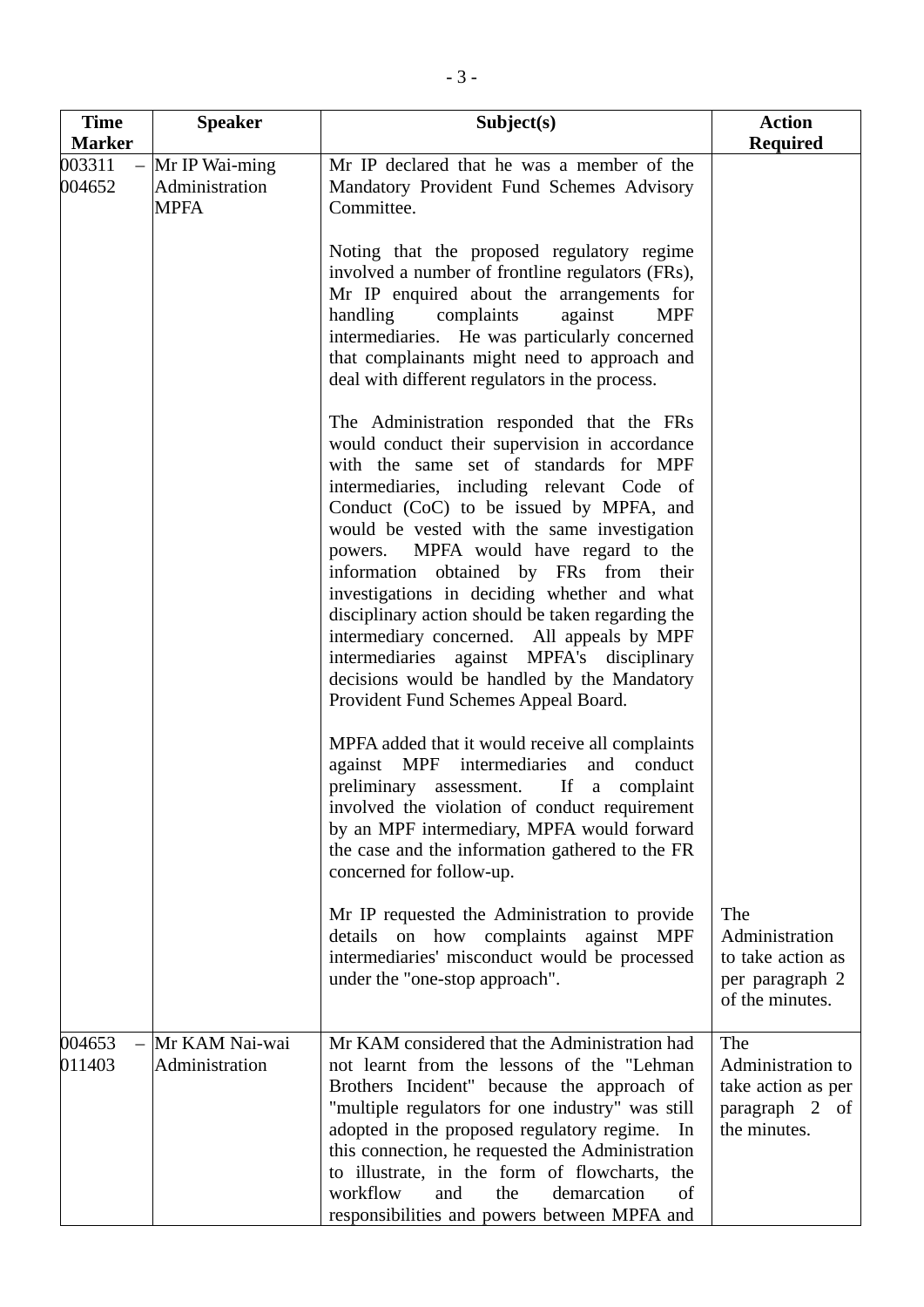| <b>Time</b>   | <b>Speaker</b> | Subject(s)                                                                                                                                                                                                                                                                                                                                                                                              | <b>Action</b>   |
|---------------|----------------|---------------------------------------------------------------------------------------------------------------------------------------------------------------------------------------------------------------------------------------------------------------------------------------------------------------------------------------------------------------------------------------------------------|-----------------|
| <b>Marker</b> |                |                                                                                                                                                                                                                                                                                                                                                                                                         | <b>Required</b> |
|               |                | the frontline regulators in the processes of<br>handling alleged cases of misconduct of MPF<br>intermediaries.<br>Mr KAM said that the<br>Administration should also clarify whether the<br>restrictions on official secrecy specified in<br>section 120 of the Banking Ordinance<br>(Cap. 155) would prevent the Hong Kong<br>Monetary Authority (HKMA) from releasing<br>certain information to MPFA. |                 |
|               |                | The Administration undertook to provide the<br>information requested by Mr KAM and added<br>that:                                                                                                                                                                                                                                                                                                       |                 |
|               |                | there were good reasons to model the<br>(a)<br>proposed statutory regulatory regime on the<br>administrative<br>existing<br>regulatory<br>arrangement adopted by MPFA with the<br>assistance of the FRs, which would ensure<br>efficient use of regulatory resources;                                                                                                                                   |                 |
|               |                | the Bill provided that each MPF principal<br>(b)<br>intermediary would be supervised by one<br>FR only and the conduct of regulated<br>activities by its subsidiary intermediaries<br>would be subject to the same FR, hence<br>ensuring clear line of<br>supervisory<br>accountability;                                                                                                                |                 |
|               |                | MPFA would receive information obtained<br>(c)<br>from investigation from FRs and maintain<br>close liaison with them, which would<br>enable MPFA to maintain an oversight of<br>system-wide regulatory issues; and                                                                                                                                                                                     |                 |
|               |                | MPFA would be the sole authority to make<br>(d)<br>disciplinary<br>decisions<br><b>MPF</b><br>on<br>intermediaries; hence ensuring consistency<br>in disciplinary decisions.                                                                                                                                                                                                                            |                 |
|               |                | Mr KAM enquired whether the existing<br>legislation or the Bill provided avenues for MPF<br>scheme members to seek compensation for<br>losses resulted from the misconduct of MPF<br>The Administration advised<br>intermediaries.<br>that:                                                                                                                                                             |                 |
|               |                | the Securities and Futures<br>Ordinance<br>(a)<br>(Cap. 571) (SFO) contained provisions for<br>the filing of claims in a court of law by                                                                                                                                                                                                                                                                |                 |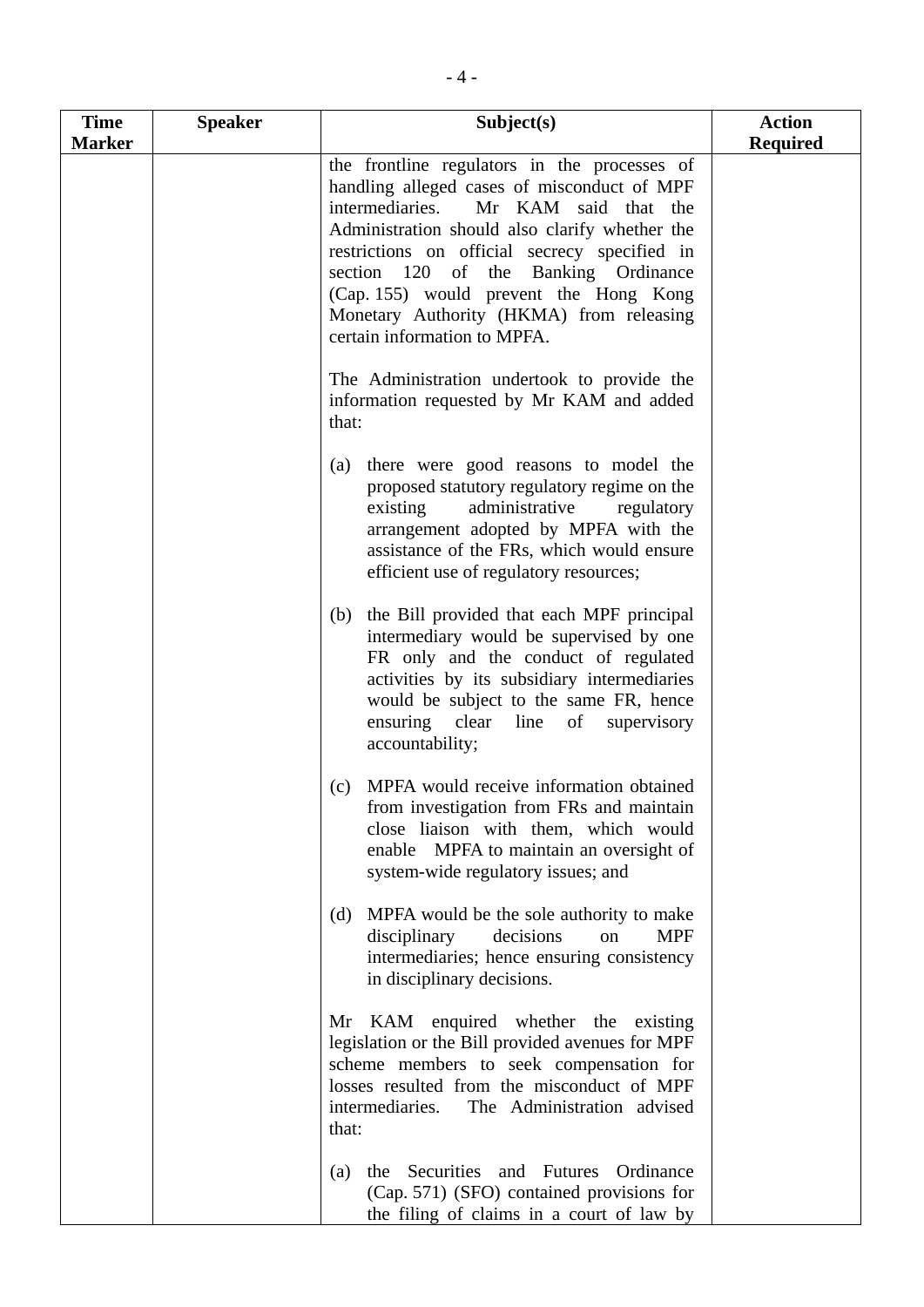| <b>Time</b>   | <b>Speaker</b> | Subject(s)                                                                                                                                                                                                                                                                                                                                                                                                                                                                                         | <b>Action</b>   |
|---------------|----------------|----------------------------------------------------------------------------------------------------------------------------------------------------------------------------------------------------------------------------------------------------------------------------------------------------------------------------------------------------------------------------------------------------------------------------------------------------------------------------------------------------|-----------------|
| <b>Marker</b> |                | of<br>Collective<br>Investment<br>investors<br>which<br><b>MPF</b><br><b>Schemes</b><br>included<br>the<br>Schemes; and                                                                                                                                                                                                                                                                                                                                                                            | <b>Required</b> |
|               |                | MPFA would be empowered under the Bill<br>(b)<br>to, by agreement with the regulated person<br>in appropriate case, take further action<br>against the latter, thus providing a way to<br>facilitate a settlement arrangement.                                                                                                                                                                                                                                                                     |                 |
|               |                | Mr KAM clarified that he was concerned about<br>the compensation arrangements for MPF scheme<br>members suffering losses resulted from the<br>misconduct of MPF intermediaries.<br>He<br>considered it undesirable to empower the<br>relevant regulators to arrange settlement with<br>the MPF intermediaries who had committed<br>misconduct and the MPF scheme members<br>concerned, as such arrangements would cover<br>up misconduct cases and might not be fair to the<br>MPF scheme members. |                 |
|               |                | The Administration advised that under the<br>existing and proposed arrangements, claims<br>filed by MPF scheme members would be<br>handled by the courts.<br>There would be<br>incentives for some MPF intermediaries to<br>consider settlement with the MPF scheme<br>members on the issue of compensation, taking<br>into account the potential disciplinary sanctions<br>that MPFA might impose on them.                                                                                        |                 |
|               |                | The Chairman said that determinations on<br>compensation had to be made by courts and it<br>would be inappropriate for regulators to be<br>empowered to make such determinations. At<br>present, MPFA was required to file a civil claim<br>to a court of competent jurisdiction to recover<br>mandatory contributions in arrears.                                                                                                                                                                 |                 |
|               |                | Mr KAM disagreed with the Chairman and<br>remarked that if an MPF intermediary was found<br>guilty, the regulator concerned should be<br>empowered to require it to make compensation<br>to the MPF scheme members concerned. This<br>was because the mere imposition of disciplinary<br>sanctions would not actually help the MPF<br>scheme members concerned.                                                                                                                                    |                 |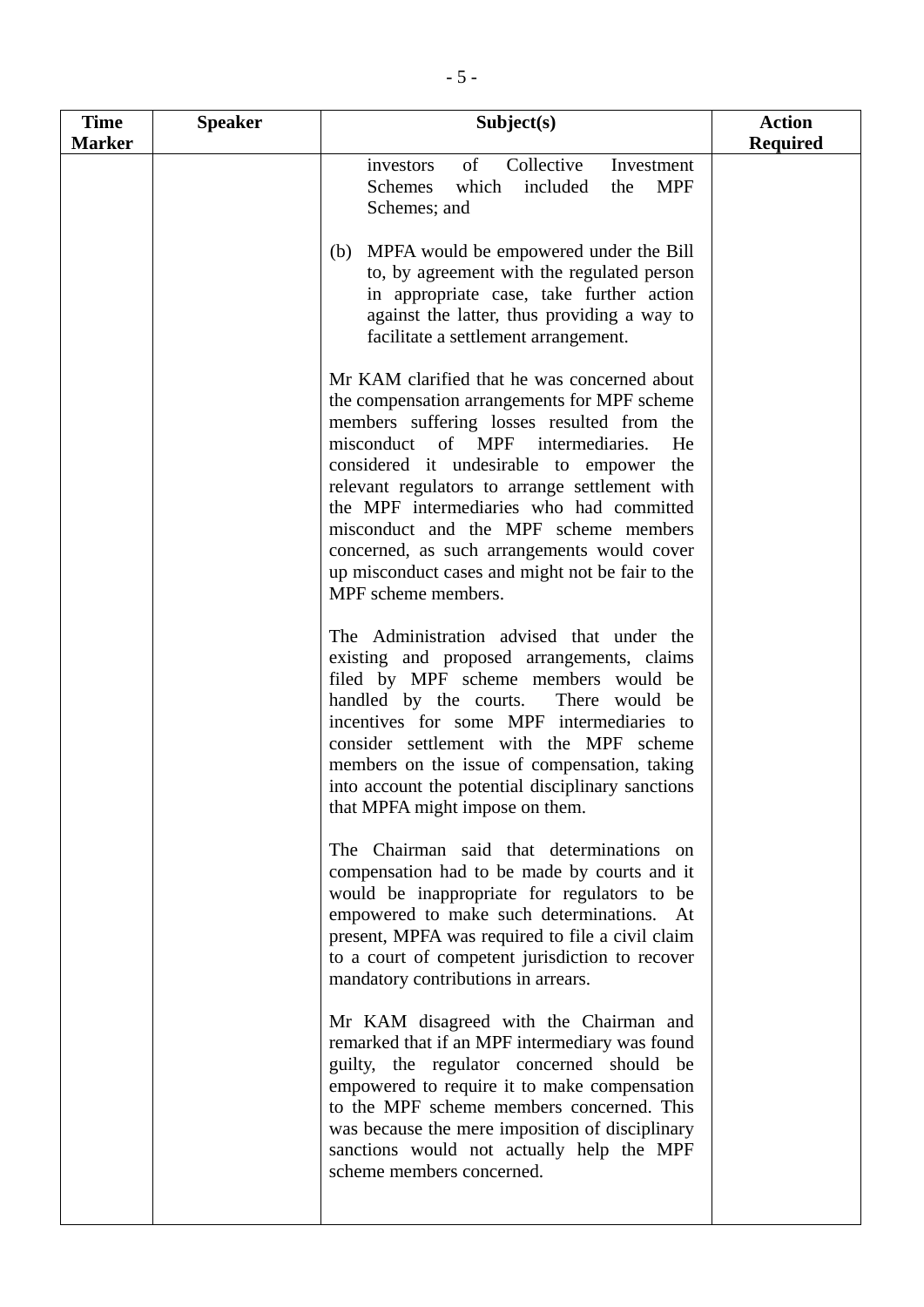| <b>Time</b>      | <b>Speaker</b>                 | Subject(s)                                                                                                                                                                                                                                                                                                                                                                | <b>Action</b>                                                                    |
|------------------|--------------------------------|---------------------------------------------------------------------------------------------------------------------------------------------------------------------------------------------------------------------------------------------------------------------------------------------------------------------------------------------------------------------------|----------------------------------------------------------------------------------|
| <b>Marker</b>    |                                |                                                                                                                                                                                                                                                                                                                                                                           | <b>Required</b>                                                                  |
|                  |                                | The Administration took note of Mr KAM's<br>view and advised that with reference to the<br>established<br>regulatory<br>for<br>arrangements<br>financial sectors, the Bill did not contain an<br>empowering provision to regulators to order an<br>MPF intermediary to make compensation to an<br>MPF scheme member.                                                      |                                                                                  |
|                  |                                | Mr KAM requested the Administration to<br>compare the broad regulatory arrangements<br>proposed in the Bill with those currently adopted<br>by HKMA regarding the sale of investment<br>products by intermediaries in banks, particularly<br>for<br>regarding<br>the<br>available<br>avenues<br>investors/MPF<br>scheme<br>members<br>seek<br>to<br>redress/compensation. | The<br>Administration to<br>take action as per<br>paragraph 2 of<br>the minutes. |
| 011404<br>012115 | Mr CHAN Kin-por<br><b>MPFA</b> | Mr CHAN pointed out that at present, the<br>quality of certain training for fulfilling the CPD<br>requirements was unsatisfactory. He urged the<br>MPFA to review the requirements for attending<br>non-core CPD training and consider stepping up<br>the control over the quality of the training for<br>fulfilling the CPD requirements.                                | The<br>Administration<br>to take action as<br>per paragraph 2<br>of the minutes. |
|                  |                                | MPFA replied as follows:                                                                                                                                                                                                                                                                                                                                                  |                                                                                  |
|                  |                                | Approval from MPFA was required for<br>(a)<br>core CPD training;                                                                                                                                                                                                                                                                                                          |                                                                                  |
|                  |                                | While a more flexible approach was<br>(b)<br>adopted for the non-core CPD training,<br>MPF intermediaries were required to report<br>CPD compliance via annual returns to<br>MPFA;                                                                                                                                                                                        |                                                                                  |
|                  |                                | MPFA would conduct spot checks to verify<br>(c)<br>the accuracy of training records;                                                                                                                                                                                                                                                                                      |                                                                                  |
|                  |                                | MPFA constantly reviewed the contents of<br>(d)<br>non-core CPD training to ensure that the<br>contents were updated in a timely manner.<br>MPFA would try to enhance the quality of<br>such training; and                                                                                                                                                                |                                                                                  |
|                  |                                | Principal intermediaries were required to<br>(e)<br>have controls in place to ensure that their<br>subsidiary intermediaries had received the<br>necessary training.                                                                                                                                                                                                      |                                                                                  |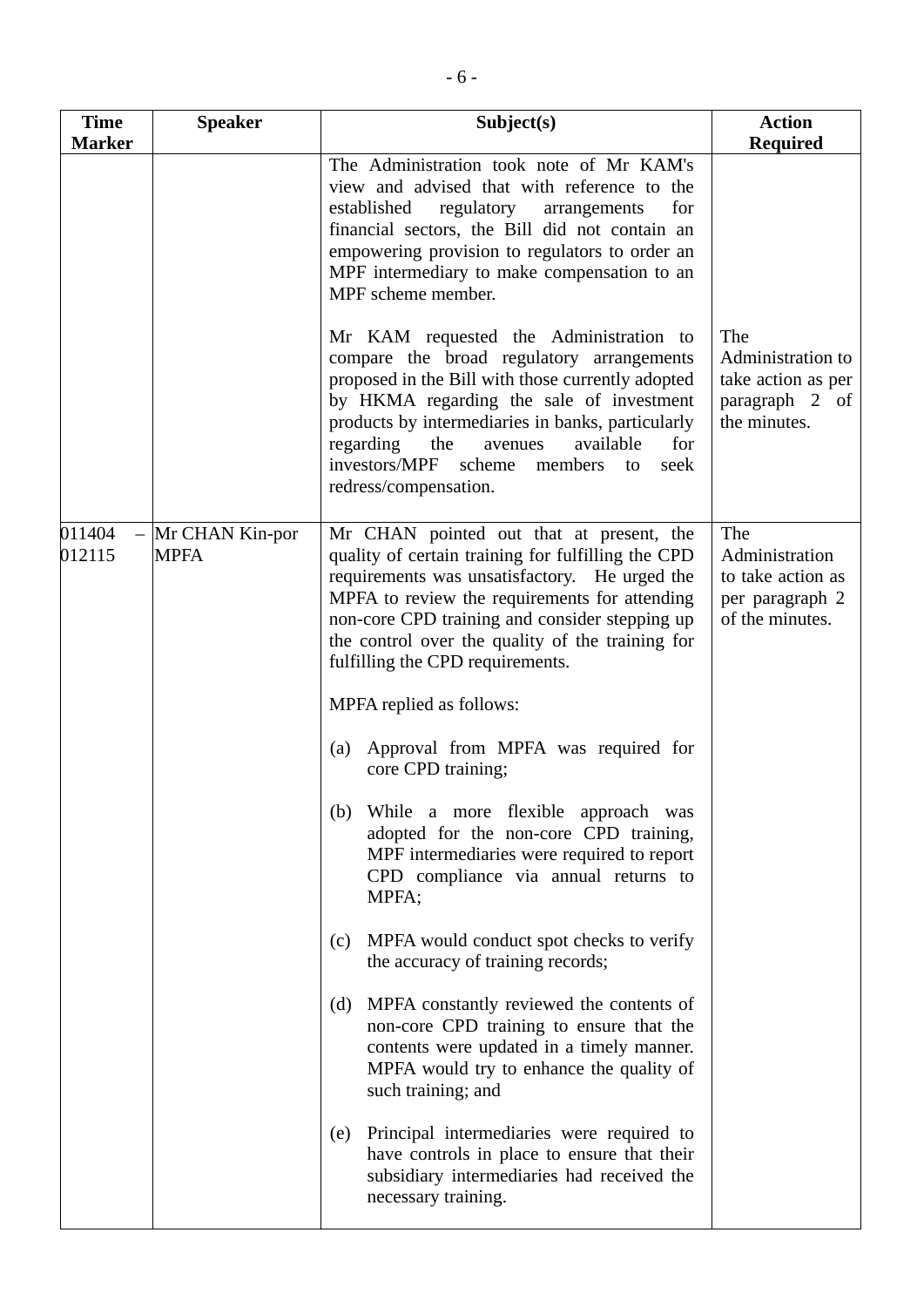| <b>Time</b>      | <b>Speaker</b>                   | Subject(s)                                                                                                                                                                                                                                                                                                                                                                                                                                                              | <b>Action</b>   |
|------------------|----------------------------------|-------------------------------------------------------------------------------------------------------------------------------------------------------------------------------------------------------------------------------------------------------------------------------------------------------------------------------------------------------------------------------------------------------------------------------------------------------------------------|-----------------|
| <b>Marker</b>    |                                  |                                                                                                                                                                                                                                                                                                                                                                                                                                                                         | <b>Required</b> |
| 012116<br>012512 | Administration                   | <b>Clauses-by-clause examination of the Bill</b><br>Part 1<br><b>Preliminary</b><br>Clause $1$ – Short title and commencement                                                                                                                                                                                                                                                                                                                                           |                 |
|                  |                                  | Clause 2 – Enactments amended                                                                                                                                                                                                                                                                                                                                                                                                                                           |                 |
| 012513<br>013051 | Mr KAM Nai-wai<br>Administration | Mr KAM enquired whether sufficient support<br>measures would be in place when the proposed<br>legislation<br>commenced<br>operation<br>on<br>1 November 2012. The Administration advised<br>that:                                                                                                                                                                                                                                                                       |                 |
|                  |                                  | MPFA, in conjunction<br>with<br>the<br>(a)<br>Administration, had commenced<br>the<br>relevant preparatory work since the passage<br>of the Mandatory Provident Fund Schemes<br>(Amendment) Bill 2009;                                                                                                                                                                                                                                                                  |                 |
|                  |                                  | MPFA had liaised with MPA trustees on<br>(b)<br>relevant preparatory work for the launch of<br>ECA;                                                                                                                                                                                                                                                                                                                                                                     |                 |
|                  |                                  | The E-platform would be ready for<br>(c)<br>operation when the ECA was launched on 1<br>November 2012;                                                                                                                                                                                                                                                                                                                                                                  |                 |
|                  |                                  | (d) Relevant publicity work would be<br>conducted;                                                                                                                                                                                                                                                                                                                                                                                                                      |                 |
|                  |                                  | Under the<br>transitional<br>(e)<br>arrangements<br>provided in the Bill, all existing MPF<br>intermediaries with valid registration with<br>MPFA before the commencement of the<br>statutory regime would be allowed to<br>continue to carry on regulated activities for<br>They would need to apply to<br>two years.<br>MPFA for registration under the new<br>regime if they wanted to carry on regulated<br>activities after expiry of this transitional<br>period; |                 |
|                  |                                  | <b>MPFA</b><br>(f)<br>had<br>been<br>conducting<br>"train-the-trainer" programmes to enable<br>MPF intermediates to possess adequate<br>knowledge in relation to ECA. MPFA<br>would launch another around of training                                                                                                                                                                                                                                                   |                 |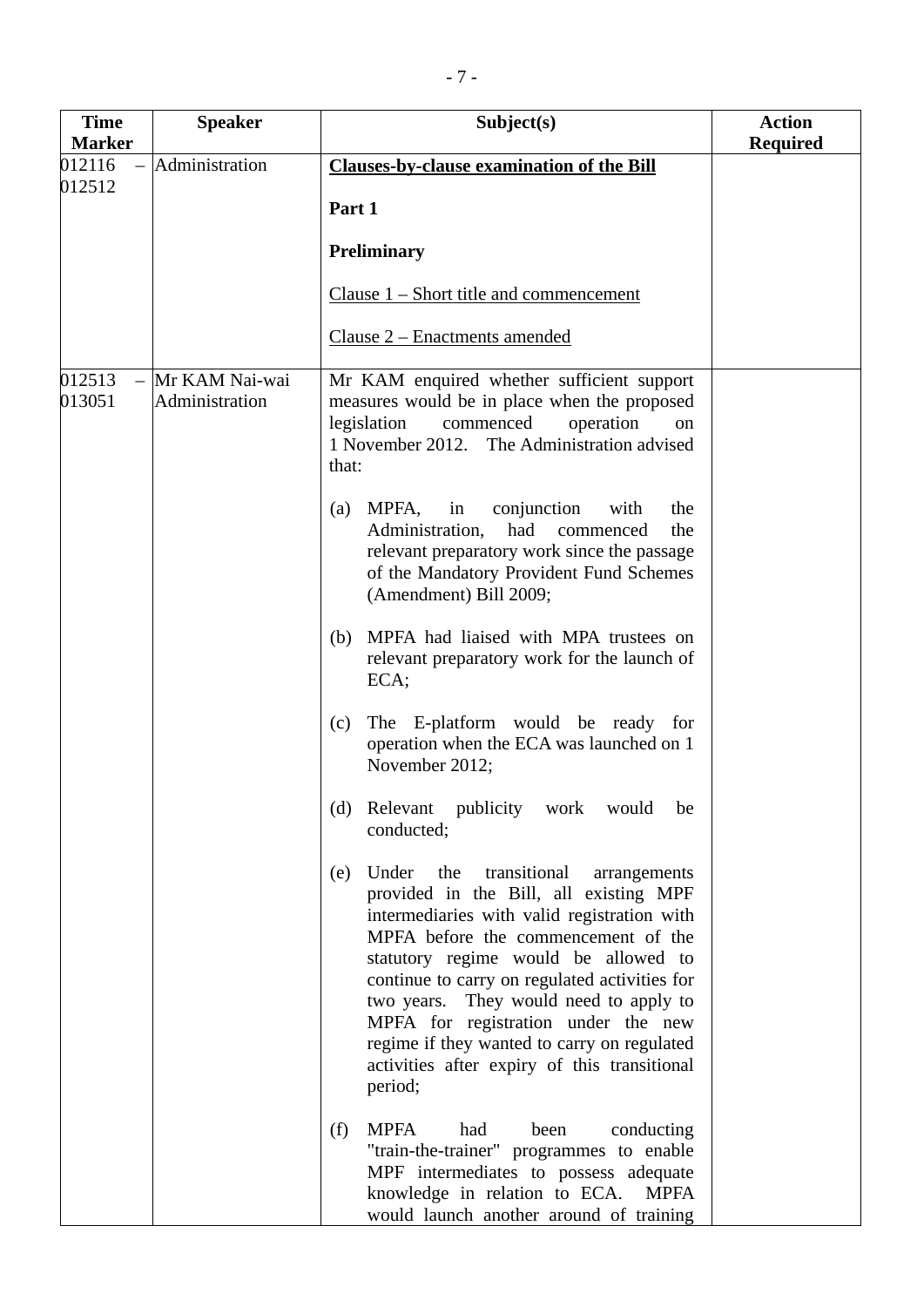| <b>Time</b><br><b>Marker</b> | <b>Speaker</b>                     | Subject(s)                                                                                                                                                                                                                                                                                                                | <b>Action</b><br><b>Required</b>                                                 |
|------------------------------|------------------------------------|---------------------------------------------------------------------------------------------------------------------------------------------------------------------------------------------------------------------------------------------------------------------------------------------------------------------------|----------------------------------------------------------------------------------|
|                              |                                    | for MPF intermediaries after passage of the<br>Bill by the Legislative Council.                                                                                                                                                                                                                                           |                                                                                  |
|                              |                                    | Mr KAM enquired whether a draft of the new<br>CoC was available<br>and<br>requested<br>the<br>to provide<br>following<br>Administration<br>the<br>information:                                                                                                                                                            | The<br>Administration<br>to take action as<br>per paragraph 2<br>of the minutes. |
|                              |                                    | the estimated number of licensed MPF<br>(a)<br>intermediaries; and                                                                                                                                                                                                                                                        |                                                                                  |
|                              |                                    | the estimated number of responsible<br>(b)<br>officers of principle intermediaries, when<br>the ECA was implemented.                                                                                                                                                                                                      |                                                                                  |
| 013052<br>013359             | Administration                     | Part 2                                                                                                                                                                                                                                                                                                                    |                                                                                  |
|                              |                                    | <b>Amendments to Mandatory Provident Fund</b><br><b>Schemes Ordinance (Cap. 485)</b>                                                                                                                                                                                                                                      |                                                                                  |
|                              |                                    | Clause 3 – Long title amended                                                                                                                                                                                                                                                                                             |                                                                                  |
|                              |                                    | Clause $4 - Section 2$ amended (interpretation)                                                                                                                                                                                                                                                                           |                                                                                  |
|                              |                                    | Clause $5 - Section 4$ amended (exemptions)                                                                                                                                                                                                                                                                               |                                                                                  |
| 013400<br>013506             | - Mr KAM Nai-wai<br>Administration | Mr KAM enquired about the definition of the<br>"registered<br>intermediary".<br>The<br>term<br>Administration advised that the term was<br>defined in the proposed sections 34G and 34H.                                                                                                                                  |                                                                                  |
| 013507<br>013635             | Administration                     | Clause $6$ – Section 6E amended (functions of<br><b>Authority</b> )                                                                                                                                                                                                                                                       |                                                                                  |
|                              |                                    | Clause $7 -$ Section 6H amended (Authority may<br><i>issue</i> guidelines)                                                                                                                                                                                                                                                |                                                                                  |
| 013636<br>013925             | Mr KAM Nai-wai<br>Administration   | Mr KAM enquired whether the Administration<br>could provide a draft of the new CoC for<br>members'<br>reference.<br>Administration<br>The<br>advised that MPFA was consulting the frontline<br>regulators on the draft CoC, and undertook to<br>provide information on the main contents of the<br>new CoC in due course. | The<br>Administration<br>to take action as<br>per paragraph 2<br>of the minutes. |
| 013926<br>014333             | ALA4<br>Administration             | ALA4 remarked that section 6H(6) of the<br>Mandatory Provident Fund Schemes Ordinance<br>(Cap. 485) (MPFSO) provided that "A person<br>does not incur a civil or criminal liability only<br>because the person has contravened a guideline                                                                                |                                                                                  |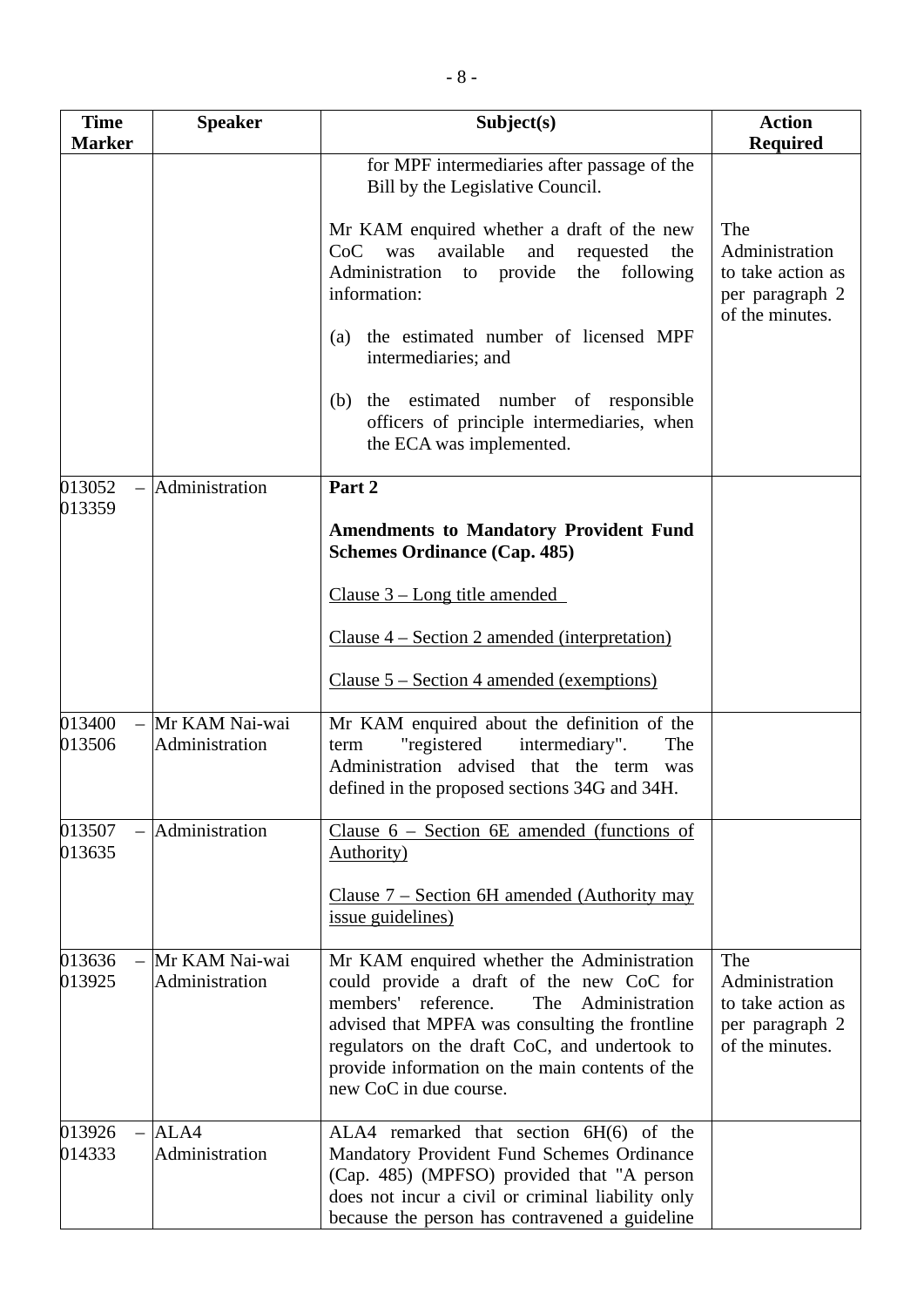| <b>Time</b>      | <b>Speaker</b>                                       | Subject(s)                                                                                                                                                                                                                                                                                                                                                                                                                                                                                                                                                                                                                                                                                                                                                                           | <b>Action</b>   |
|------------------|------------------------------------------------------|--------------------------------------------------------------------------------------------------------------------------------------------------------------------------------------------------------------------------------------------------------------------------------------------------------------------------------------------------------------------------------------------------------------------------------------------------------------------------------------------------------------------------------------------------------------------------------------------------------------------------------------------------------------------------------------------------------------------------------------------------------------------------------------|-----------------|
| <b>Marker</b>    |                                                      | under this section". ALA4 enquired whether<br>an administrative sanction would be imposed on<br>intermediary contravening<br>the<br>MPF<br>an<br>guidelines. The Administration replied that the<br>Bill imposed conduct requirements on MPF<br>intermediaries and the guidelines (i.e. the new<br>CoC) elaborated such requirements. An MPF<br>intermediary would be subject to disciplinary<br>sanctions only if he failed to fulfill the<br>requirements stipulated in the Bill whilst the<br>new CoC mainly served to provide guidance to<br>MPF intermediaries for fulfilling the statutory<br>requirements. The Administration also clarified<br>that the CoC would be administrative in nature<br>and breaching the CoC itself would not directly<br>result in any sanctions. | <b>Required</b> |
|                  |                                                      | ALA4 further pointed out that section 6H(3) of<br>MPFSO provided that "A guideline may require<br>persons (including persons belonging to a class)<br>specified in the guideline to give to the<br>Authority information or documents of a kind<br>specified in the guideline" and enquired whether<br>an MPF intermediary failing to provide the<br>relevant information specified in the guideline<br>would be subject to any sanctions.<br>The<br>Administration replied that non-compliance with<br>the guidelines per se would not directly lead to<br>sanctions because all sanctions for breaches of<br>statutory requirements were specified in the<br>legislation instead of the guidelines.                                                                                |                 |
| 014334<br>015413 | Mr KAM Nai-wai<br>Administration<br>ALA4<br>Chairman | Mr KAM enquired whether section $6H(6)$ of<br>MPFSO would deprive the public of their rights<br>to file a civil claim against an MPF intermediary<br>violating the CoC. Mr KAM also referred to<br>section 6H(3) of MPFSO and enquired about the<br>legal liability of a person not providing the<br>relevant information specified in the guideline.<br>The Administration replied as follows:<br>Relevant clauses of the Bill had addressed<br>(a)<br>the issues raised by Mr KAM (i.e.<br>breaching the guidelines would not per se<br>lead to disciplinary sanctions but would be                                                                                                                                                                                                |                 |
|                  |                                                      | of evidential value in determining any<br>breach of statutory requirements) and such<br>clauses would be scrutinized by the Bills<br>Committee in due course; and                                                                                                                                                                                                                                                                                                                                                                                                                                                                                                                                                                                                                    |                 |